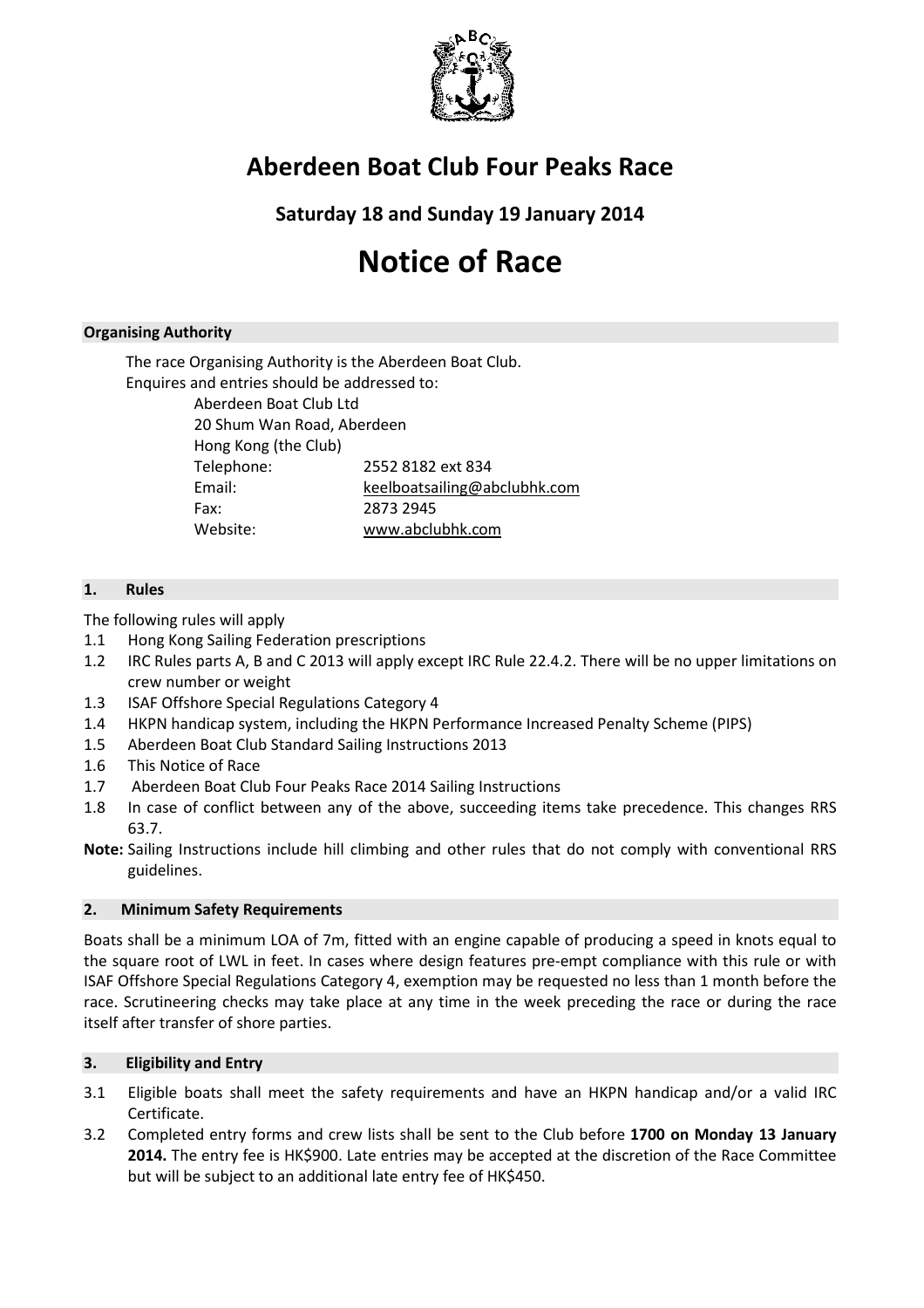## 4. Disclaimer of Liability

The Aberdeen Boat Club, the Organising Committee, the Race Committee, Race Sponsors and their respective representatives, officers, members and volunteers accept no liability whatsoever for any loss of life or property, personal injury and damage caused by, or arising out of the Race. The responsibility for a boat's decision to participate in a race or to continue racing is hers alone. (RRS Fundamental Rule 4). Competitors participate in the Race entirely at their own risk.

#### 5. Insurance

Entered boats shall have third party liability insurance at least to the minimum cover required under Hong Kong SAR law.

#### 6. Sailing Instructions

The Aberdeen Boat Club Four Peaks Race 2014 Sailing Instructions will be available on the website by 1 November 2013.

#### 7. Crews

The minimum number of crew is five, including the skipper. All crew members except three must complete the ascent of at least one peak.

#### 8. Divisions and Classes

Racing will be held in the following classes and divisions:

#### 8.1 Division A

- Class I Monohulls with a valid IRC Certificate and/or HKPNs of 980 or lower
- Class II Monohulls with HKPNs of 981-1050
- Class III Multihulls

## 8.2 Division B

Monohulls with HKPNs of 981 or over, all J80s and open lugger rigged boats

- 8.3 Monohulls with HKPNs of 981-1050, with the exception of J80s, may compete in Division B or Division A Class II.
- 8.4 Division and class splits may be reallocated subject to entries received. The decision will be at the sole discretion of the Race Committee.

## 8.6 Motoring Division

Boats that elect to motor after their start.

## 9. Skipper's Briefing

A skippers' briefing will be held on Friday 17 January 2014 in the Aberdeen Boat Club Main Clubhouse at 1900.

## 10. Notices to Competitors and Radio Communications

- 10.1 Notices to competitors and changes to SI (L Notices) will be posted on the Yachting Notice Board at the Club and on the Club's website (www.abclubhk.com).
- 10.2 Communications between the Race Committee and competitors will be on VHF Channel 72. This applies to both divisions.
- 10.3 Except as required by the Sailing Instructions or in an emergency, a boat shall neither make radio transmissions while racing nor receive radio communications not available to all boats.